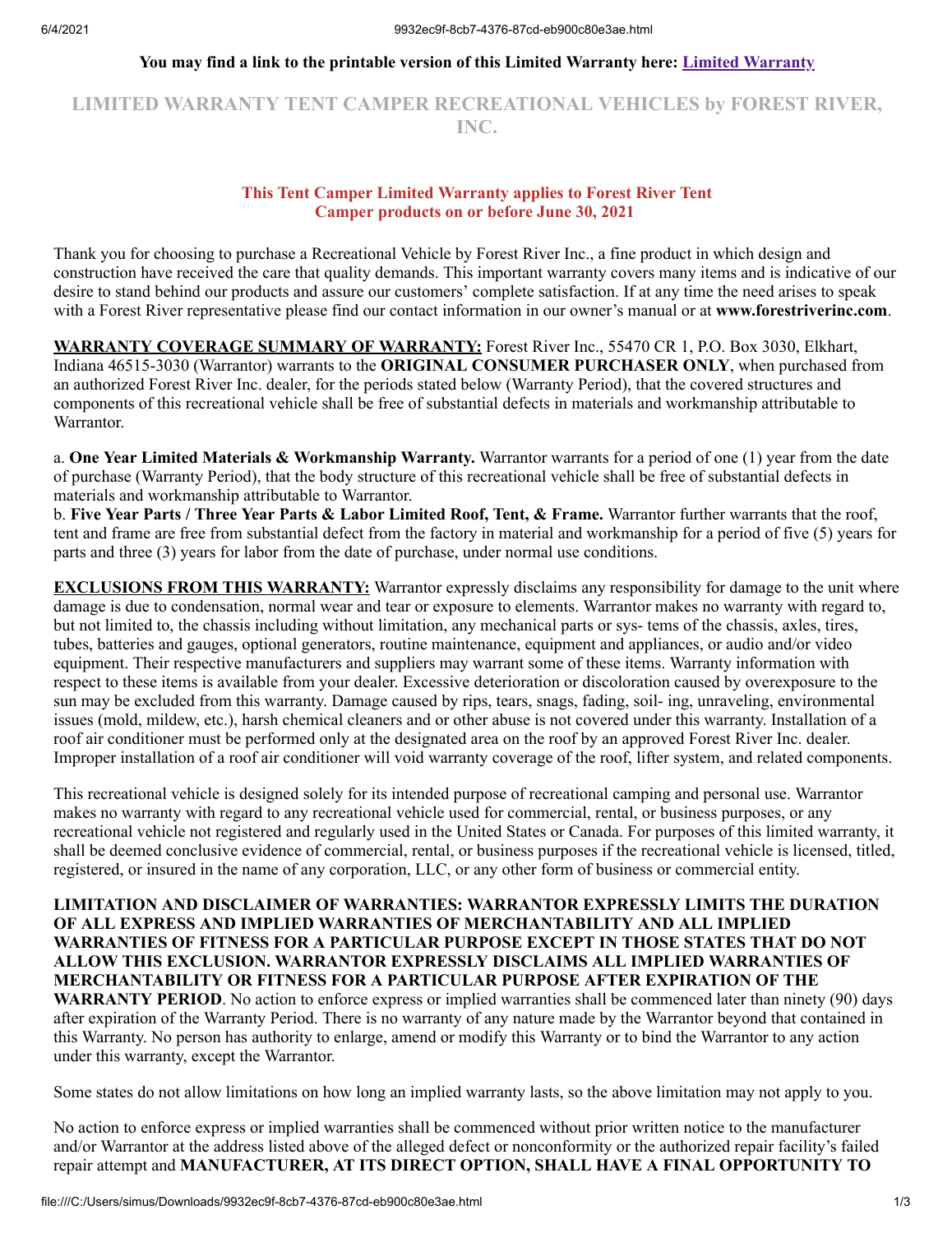### **REMEDY. DISCLAIMER OF CONSEQUENTIAL AND INCIDENTAL DAMAGES: THE ORIGINAL CONSUMER PURCHASER OF THIS RECREATIONAL VEHICLE AND ANY PERSON TO WHOM THIS UNIT IS TRANSFERRED, AND ANY PERSON WHO IS AN INTENDED OR UNINTENDED USER OR BENEFICIARY OF THIS UNIT, SHALL NOT BE ENTITLED TO RECOVER FROM WARRANTOR ANY CONSEQUENTIAL OR INCIDENTAL DAMAGES.**

Some states do not allow the exclusion or limitation of incidental or consequential damages, so the above limitation or exclusion may not apply to you.

**NOTICE** of any dispute or claim arising under this warranty or any applicable Federal or State laws must be sent to Warrantor at: Forest River Inc., 55470 CR 1, P.O. Box 3030, Elkhart, Indiana 46515-3030. The terms, conditions, rights and responsibilities of this warranty shall be governed by the laws of the State of Indiana notwithstanding any other state laws.

**WARRANTOR'S OBLIGATIONS:** Warrantor will remedy substantial defects in materials and workmanship caused by Warrantor. Warrantor shall elect to remedy the defect from among the following: repair or replacement. Warranty performance can only be obtained at Warrantor's authorized dealers and service centers and from Warrantor at the discretion of the Warrantor. All costs incurred in transporting this recreational vehicle for warranty service shall be borne by Purchaser. Warrantor shall remedy the defect within a reasonable amount of time after appointment and delivery by Purchaser. All of Warrantor's expenses in remedying the defect shall be borne by the Warrantor.

**PURCHASER'S OBLIGATIONS:** Purchaser shall deliver this recreational vehicle for warranty service within a reasonable time after discovery of the defect and in no event after expiration of the Warranty Period, which Warranty Period is one (1) year. All expenses incurred by Purchaser in obtaining warranty service shall be borne by Purchaser. Warranty service shall, whenever possible, be scheduled with the selling dealer by an appointment in order to avoid possible delays. Purchaser can, if necessary, obtain a list of persons authorized to perform warranty service by contacting Warrantor at the above address. No action to enforce express or implied warranties shall be commenced without prior written notice to the manufacturer and/or Warrantor at the address listed above of the alleged defect or nonconformity or the authorized repair facility's failed repair attempt and **MANUFACTURER, AT ITS DIRECT OPTION, SHALL HAVE A FINAL OPPORTUNITY TO REMEDY.** 

**EVENTS DISCHARGING WARRANTOR FROM OBLIGATION UNDER THIS WARRANTY**: Misuse or neglect, including failure to provide reasonable and necessary maintenance, unauthorized alteration, accident, and improper loading, commercial use or leasing of the recreational vehicle, shall discharge Warrantor from any obligation under this Warranty. Notwithstanding these or other terms discharging the Warrantor, the provision of service by a Forest River authorized service center, authorization of repairs by Forest River, or any other attempt to resolve a complaint or request for warranty service shall not constitute a waiver of Warrantor's rights.

**PARTS AND DESIGN CHANGES:** Warrantor reserves the right to change the parts and design of its recreational vehicle from time to time without notice and with no obligation to maintain spare parts or make corresponding changes in its products previously manufactured.

**OBTAINING WARRANTY SERVICE:** To ensure your local dealer's personal interest in your complete satisfaction, it is recommended that all warranty service be performed by the authorized dealer from whom you purchased your unit. Following a move or as you are traveling, should warranty service become necessary, such service shall be performed by any authorized dealer in the United States or Canada. Such service shall also, whenever possible, be scheduled by an appointment in order to avoid possible delays.

**WARRANTY REGISTRATION:** A warranty registration is to be completed by the owner at the time of purchase and returned to the Warrantor. The return of this registration is a condition precedent to warranty coverage; failure to return the completed registration to Warrantor will invalidate this Warranty.

**OTHER WARRANTIES:** As indicated in the paragraph above, entitled 'Exclusions From This Warranty', certain items that are not covered by this Warranty may be warranted separately by their manufacturers or suppliers. In order to validate those warranties, you may also be required to complete and return to the appropriate manufacturer the warranty forms included with the information package. See these warranties with respect to their terms and conditions. These other warranties may cover such items as chassis, tires, tubes, batteries, optional generators, and appliances, which are not covered by this Limited Warranty. For service or parts required for these products, it may be necessary to write or call the product manufacturer to obtain the nearest authorized service center location. In requesting parts for separately warranted products from the manufacturer of the product or its authorized service center, it may also be necessary to first obtain a warranty work authorization number before the work is done. It may also be necessary to provide the Product Name, Model and Serial Number along with the description of the prob- lem and part needed, plus shipping instructions.